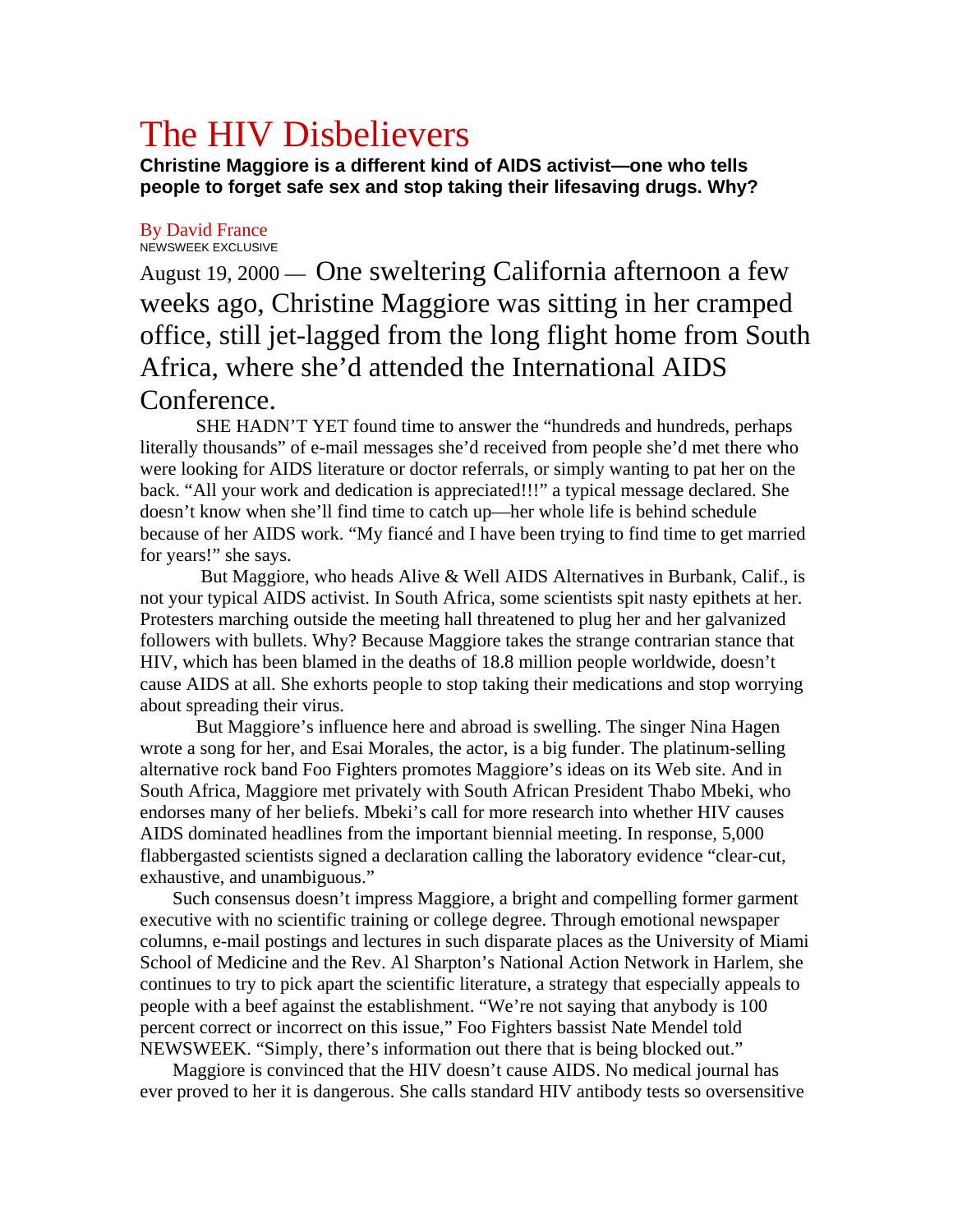that they can show positive "if you've had a flu shot or if you've ever been pregnant" (the Centers for Disease Control and Prevention disagree), and she cobbles together reams of footnotes, anecdotes and package inserts to prove it.

 Then how does she explain all the deaths that have marked the pandemic? Here's where her argument takes a conspiratorial turn. In Africa, despite what health authorities say, people are simply not dying more than before, she asserts. And she thinks the 420,000 Americans who have died of AIDS are victims of the prescription drugs they hoped would save them. Or perhaps they died from recreational drugs. Or maybe they succumbed to "a profound fear of AIDS" itself. "We're not saying people haven't died of what is called 'AIDS'," Maggiore explained one afternoon in the sunny Burbank home she shares with her fiancé, a 31-year-old video editor named Robin Scovill, and her son. "We're just asking what is at the core of this incredible human tragedy. And by looking at other avenues, might we better resolve this?"

## "Christine is putting lives in jeopardy." — **SANDRA THURMAN** White House AIDS policy director

 There is no way to know how many patients she has persuaded to abandon their medications or condoms, but Maggiore's detractors can barely contain their anger. "Many people will die because they will go untreated," says Dr. Luc Montagnier, the codiscoverer of HIV. White House AIDS policy director Sandra Thurman says bluntly, "Christine is putting lives in jeopardy."

 Disbelievers—"flat earth" types who fervently doubt the conclusions of science have been around since the Enlightenment. But they are staging a resurgence today, partly in reaction to the unparalleled role science plays in society. Disbelievers fear Big Science the way millennialists feared Y2K. Fragments of contrarian evidence are enough to shake their faith in everything from water fluoridation to global-warming statistics, childhood vaccine programs to the artificial sweetener aspartame, the Holocaust to evolution. Huge parcels of the World Wide Web are devoted to such exposes. "We're at a moment for a lot of things where skepticism becomes a dogma," says Michael Shermer, author of a book about the antiscience backlash, "Why People Believe Weird Things."

 But what's in it for them? "The basis of denial is a need to escape something that is terribly uncomfortable," says Boston College psychology professor Joseph Tecce, who has studied Holocaust deniers and AIDS dissenters. "If something is horrific, I might want to pretend it doesn't exist."

 Christine Maggiore's horrific event came on Feb. 24, 1992, when, she says, a routine blood test came back positive for HIV. She was 36 years old, single and a partner in a successful clothing wholesaler. A former boyfriend also tested positive. "I was mortified," she says. "According to the conventional wisdom, I had just foolishly and irrevocably ruined my entire life."

 Maggiore was not immediately a disbeliever. Initially, the oldest child of a Los Angeles advertising executive sought the advice of doctors and planned to start treatment. But some scientific principles of the disease never added up to her. For one thing, she felt fine—and still does. How could she have a killer virus? "There was this empirical data from my own body," she says. "I was ridiculously healthy."

 Ultimately she discovered the work of Berkeley virologist Peter Duesberg, whose belief that AIDS is caused by lifestyle choices like promiscuity and drug use rather than infectious agents have long been dismissed by his peers. One spring evening in 1994, as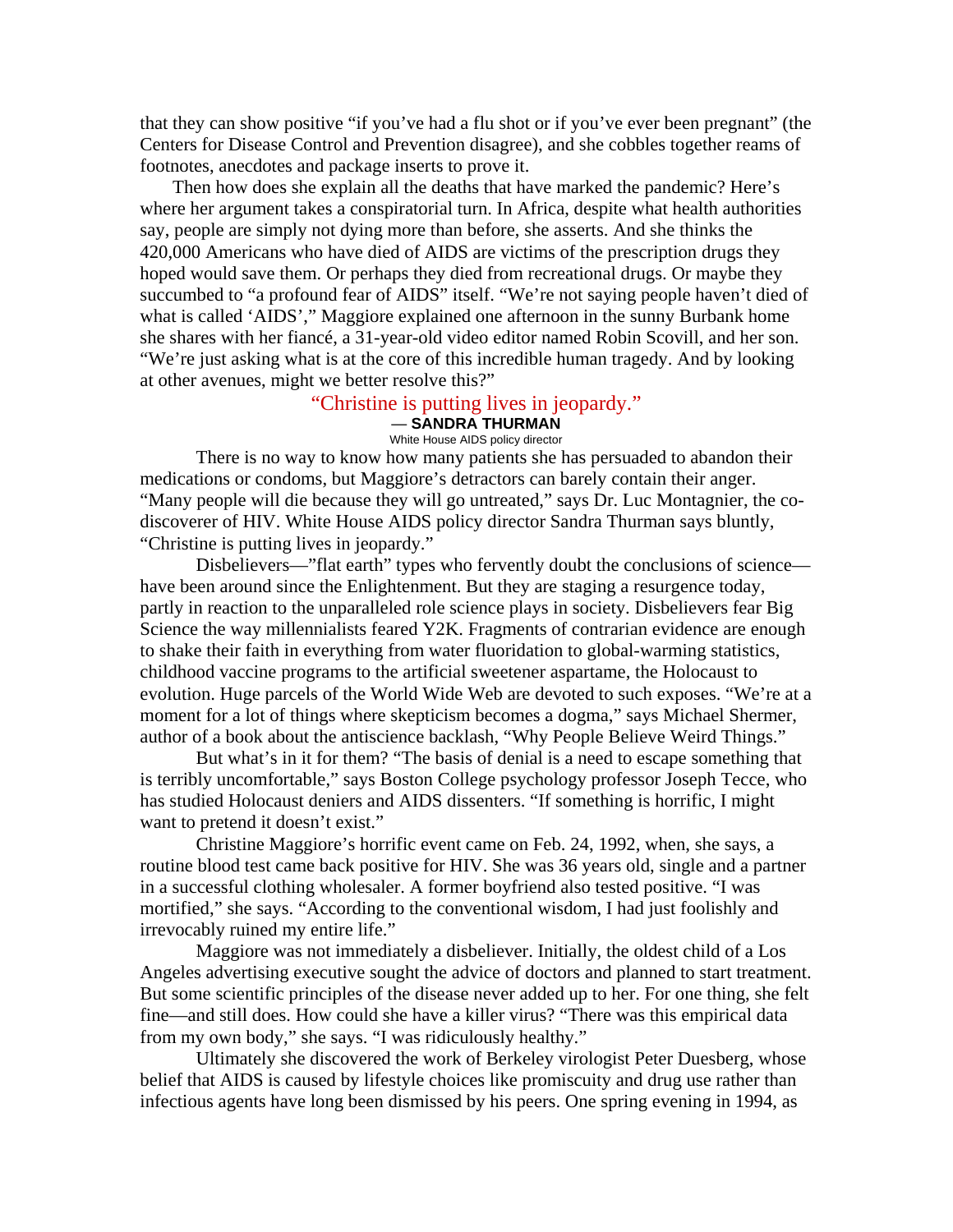she was sitting on a panel discussing AIDS prevention, it finally struck Maggiore that she no longer believed in the epidemic. "Being a practical person, it didn't seem to me after investigating this that there were good reasons for me to live my life as if I were dying," she says.

 Now, nothing can dissuade her. Take the 1999 CDC report detailing the wild successes of protease inhibitors, the new class of AIDS drugs introduced in 1996. The study correlates a huge drop-off in classic AIDS-related infections with data on how many of the new drugs were prescribed. "Prescriptions don't mean people are actually taking the drugs," she objected. "Do you know how many people flush their drugs down the toilet?" (In fact, she says, the wholesale return to health is a direct result of that protest, in bathrooms across America.)

 Today Maggiore is the most prominent foe of what she calls "the HIV equals AIDS equals death paradigm," having sold or given away 28,500 copies of her selfpublished booklet since 1995, in addition to the copies in French, German, Italian, Spanish, Portuguese and Japanese. She founded Alive & Well, which has spun off chapters around the globe and is affiliated with dozens of like-minded groups representing perhaps tens of thousands of followers.

 Their message has resonated among a number of gay men who, exhausted by 20 years of medical vigilance and daily toxic drug regimens, are increasingly receptive to Maggiore's exhortation to "live in wellness... without fear of AIDS." And they have reinvigorated long-simmering AIDS conspiracy theories. According to a 1995 survey of 1,000 African-American churchgoers, one third believed HIV was concocted by the government for racial genocide. When she spoke before a crowded room in Harlem in 1998, spellbound members of the audience likened her to the abolitionists, interrupting her with cries of "John Brown lives!"

 "If you told me five years ago I would be promoting the notion that HIV does not cause AIDS, I would have said you were nuts. I believed adamantly that HIV was a killer and these drugs were saving lives," says Michael Bellefountaine, 34, a friend of Maggiore's who decided against taking anti-HIV medication years ago. Now he attributes his survival to being drug-free. Last month he attended a protest in San Francisco and chanted, "HIV is a lie! It's toxic pills that made them die!"

 AIDS educators already hold Maggiore and her acolytes responsible for an upswing in new infections. San Francisco authorities just announced that new HIV cases in 1999 were nearly twice as high as in 1997. "People are focusing on the wrong thing. They're focusing on conspiracies rather than protecting themselves, rather than getting tested and seeking out appropriate care and treatment," says Stephen Thomas, who directs the University of Pittsburgh's Center for Minority Health.

 HIV renegades sometimes seem as if their main goal is mayhem, not constructive discourse. For instance, the San Francisco chapter of ACT UP, once a major force lobbying for more money for AIDS research, is now run by dissenters who stage protests against other AIDS leaders—regularly bathing them in cat-box litter or spit. On Aug. 9, police charged two ACT UP members with assault and battery for allegedly striking city health department director Mitchell H. Katz and covering him with Silly String during a public meeting. Similar antics now prevail among a half-dozen ACT UP branches.

"They're crazy," says Larry Kramer, who founded ACT UP in 1987. "They're undoing all we've fought for."